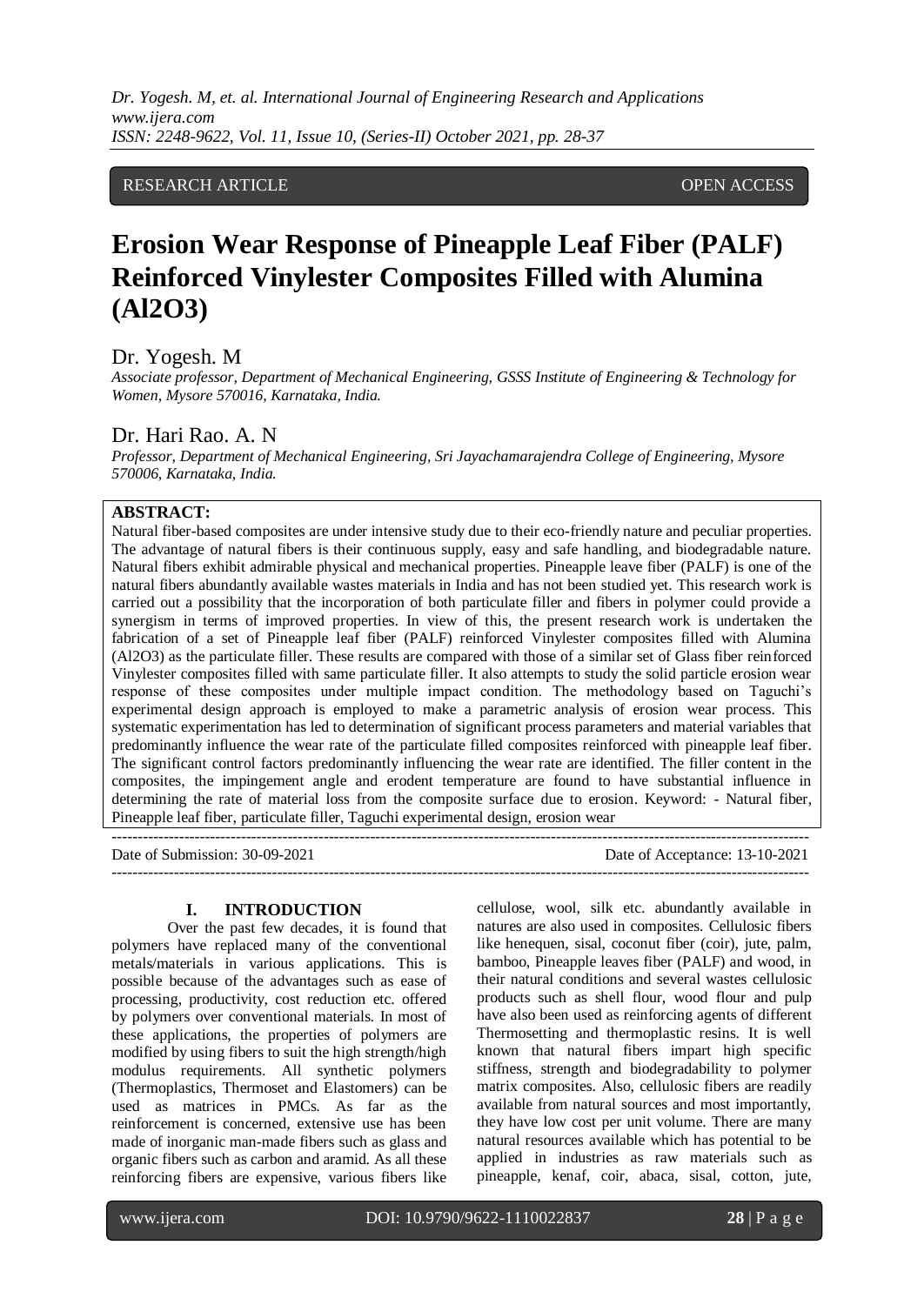bamboo, banana, Palmyra, talipot, hemp, and flex [1,2]. Among them Pineapple leaf fiber (PALF) is one of the waste materials in agriculture sector, which is widely grown in India as well as Asia. After banana and Citrus, Pineapple (Ananas comosus) is one of the most essential tropical fruits in the world [3]. Commercially pineapple leaves are considered as waste materials of fruit which is being used for producing natural fibers. The chemical composition of PALF constitute holocellulose (70– 82%), lignin  $(5-12\%)$ , and ash  $(1.1\%)$ .

Major constituents in a natural fiber reinforced composite are the reinforcing fibers and a matrix, which acts as a binder for the fibers. In addition, particulate fillers can also be used with some polymeric matrices primarily to reduce cost and improve their dimensional stability. So, although a judicious selection of matrix and the reinforcing phase can lead to a composite with a combination of strength and modulus comparable to or even better than those of conventional metallic materials [4], the physical and mechanical characteristics can further be modified by adding a solid filler phase to the matrix body during the composite preparation. The fillers play a major role in determining the properties and behavior of particulate reinforced composites. The term 'filler' is very broad and encompasses a very wide range of materials. It is arbitrarily defined as a variety of natural or synthetic solid particulates (inorganic, organic) that may be irregular, circular, fibrous or flakey. The improved performance of polymers and their composites in industrial and structural applications by the addition of particulate fillers has shown a great promise and so has lately been a subject of considerable interest. Another possibility that the incorporation of both particulates and fibers in polymer could provide a synergism in terms of improved properties and wear performance has not been adequately explored so far. However, some recent reports suggest that by incorporating filler particles into the matrix of fiber reinforced composites, synergistic effects may be achieved in the form of higher modulus and reduced material cost, yet accompanied with decreased strength and impact toughness. Such multi-component composites consisting of a matrix phase reinforced with a fiber and filled with particulates are termed as hybrid composites. Nowadays much attention is devoted towards the study of solid particle erosion behavior of polymer composites due to the high potential use of these materials in many mechanical and structural applications. Hence, erosion resistance of polymer composites has become an important material property, particularly in selection of alternative materials and therefore the study of solid particle erosion characteristics of the polymeric composites has become highly relevant. Differences in the

erosion behaviour of various types of composite materials are caused by the Amount, Type, Orientation and Properties of the reinforcement on one hand and by the type and properties of the matrix and its adhesion to the fibers/fillers on the other hand. A full understanding of the effects of all system variables on the wear rate is necessary in order to undertake appropriate steps in the design of machine or structural component and in the choice of materials to reduce/control wear [5].

## **II. METHODOLOGY OF THE PRESENT RESEARCH WORK**

- 1. Fabrication of Vinylester based hybrid Composites.
- 2. Planning of Taguchi Experimental Design (Control parameter: - Erodent size, impact velocity, Erodent Temperature, Filler Content, Stand-off Distance, Impingement edge)
- 3. Erosion Test Experimentation utilizing Erosion test rig device.
- 4. Investigate the samples surfaces specifically by using Scanning Electron Microscope (SEM).
- 5. Comparison of rate of erosion of Pineapple Leaves fiber (PALF) - Vinylester composites with E-glass-Vinylester composites in various experiment conditions.

## **III. EXPERIMENTAL DETAILS**

In this present research work Vinylester is chosen as the matrix material, i.e., grade of FB-701, Density 1.35 gm/cc, Elastic modulus 3.25 Gpa, (Supplied by Zenith Industrial supplies, Bangalore) and the Raw natural Pineapple leaf fiber (PALF) mat is unidirectional horizontal. The width is 17 inch and thickness is 2.8 mm, Density 1.56 gm/cc, Elastic Modulus 62.1 Gpa, (supplied by Go-green products, Chennai) are used as the reinforcing phase in the composites. Though the present research work is focused mainly on the pineapple leaf fiber reinforced composites, their relative evaluation can only be made on comparing them with a similar set of composites with some conventional synthetic fiber. In the present work, E-glass fibers chopped strand mat density 2.54 gm/cc; modulus 72.4 Gpa, (supplied by Zenith Industrial supplies, Bangalore) has been used as the reinforcing material in the composites. The major constituents of E-glass are silicon oxide (54 wt. %), aluminum oxide (15 wt. %), calcium oxide (17 wt. %), boron oxide (8 wt. %) and magnesium oxide (4.5 wt. %). A variety of natural or synthetic solid particulates, both organic and inorganic is already being commercially used as reinforcing fillers in polymeric composites. While ceramic powders such as Alumina (Al2O3), silicon carbide (SiC), silica (SiO2), titanium (TiO2) etc. are widely used as conventional fillers. In view of this, in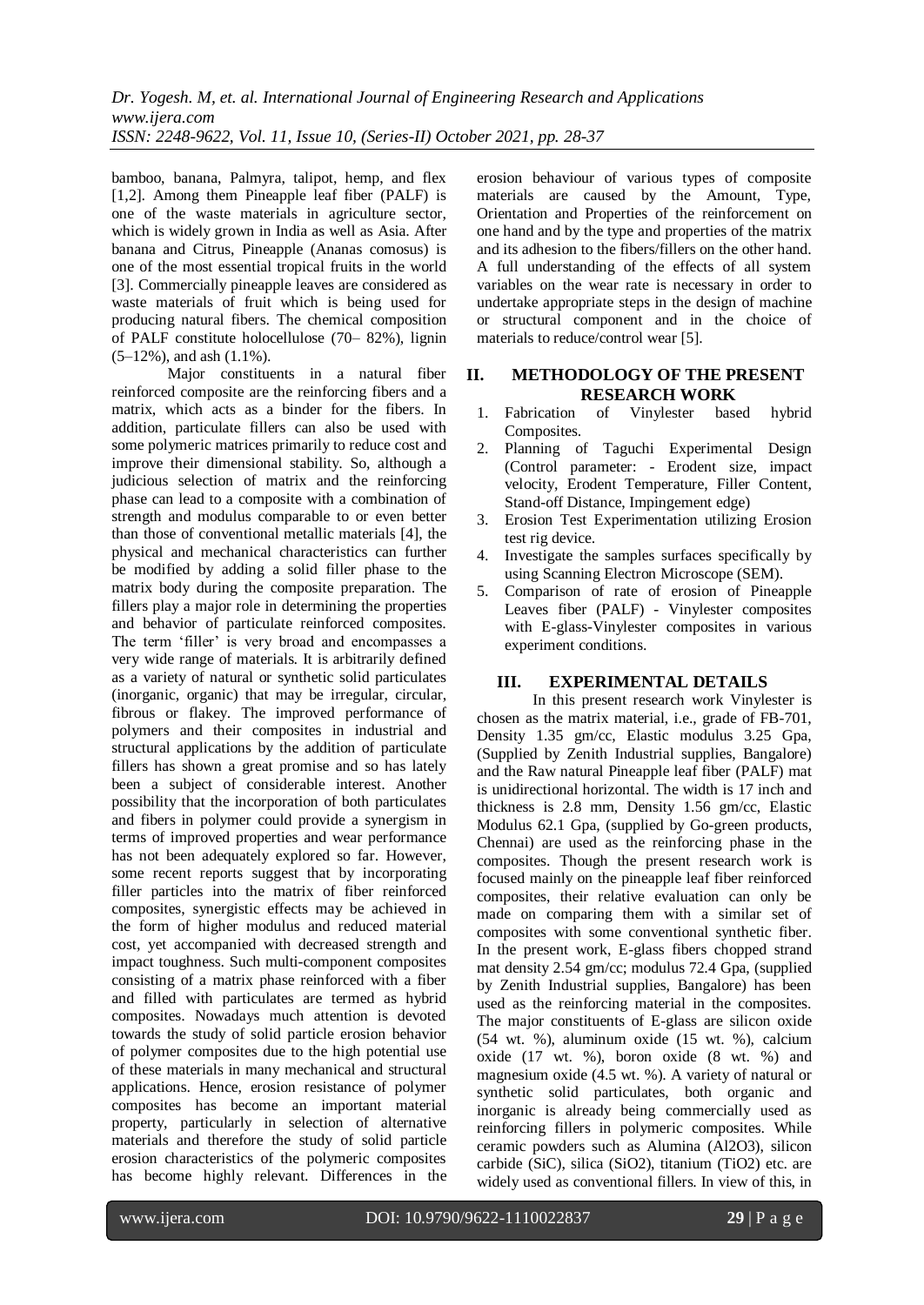the present work a conventional filler such as Alumina (Al2O3) are chosen as particulate fillers to be used in the composites.

Alumina is an inorganic material that can possibly be utilized as filler in different polymer matrices. Aluminium oxide (Al2O3) generally referred to as alumina, can exist in several crystalline phases which all revert to the most stable hexagonal alpha phase at high temperatures. This is the phase of particular interest for structural applications. Alumina is the mainly cost effective and extensively used material in the family of engineering ceramics. It is wear-resistant, hard, has tremendous dielectric properties, resistance to strong acid and alkali attack at high temperatures, high stiffness and strength. With a tremendous mixture of properties and a reasonable price, it is no surprise that fine grain technical grade alumina has a very extensive range of applications.

The chemical compositions and density of Alumina (Al2O3) particulate filler materials for this study are mentioned in the Table 1.

Table 1. Chemical compositions and density of Alumina  $(AI.O.)$  filler

| Filler   | <b>Composition/Chemical</b><br>formula | Density<br>$(gm$ $'cc)$ |
|----------|----------------------------------------|-------------------------|
| Alusmina | 41.0.                                  |                         |

## **A. Composite Fabrication**

The resin used in this research work is Vinylester FB-701 resin (density 1.35 gm/cc, Elastic modulus 3.25Gpa) and reinforcing phase a unidirectional Pineapple Leaves Fiber (PALF) and Eglass fibers are reinforced separately in Vinylester resin to prepare the fiber reinforced composites P1 and G1 in which no particulate filler Material is used. The other composite samples  $P2 - P3$  and  $G2 - G3$ Alumina particulate fillers of varied amount but with fixed fiber loading (30 wt %) are fabricated. The composition and designation of the composites prepare for this study are listed in Table 2. The Cobalt Naphthenate 2% is mixed thoroughly in Vinylester resin and then 2% methyl ethyl ketone peroxide (MEKP), 2% N- dimethylaniline is mixed in the resins prior to reinforcement. The fiber loading weight fraction of unidirectional Pineapple Leaves Fiber (PALF) or E-glass fiber chopped strand mat in the composite is kept 30 wt% for all the samples. The stacking procedure consists of placing the fabric one above the other with the resin mix well spread between the fabrics on a mould release sheet. A porous Teflon film was again used to complete the stack. To ensure uniform thickness of the sample, a 4mm spacer was used. The mould plates were coated with release agent in order to aid the ease of separation on curing. A metal roller was used so that

uniform thickness and compactness could obtain the whole assembly is placed in the light compression molding machine at a pressure of 40Kgf/cm2 and allowed to cure at room temperature for 24hrs. The laminate sheets of sizes 210 x 210 x 4mm were prepared. Specimens of suitable dimensions were cut using a diamond cutter for physical and mechanical characterization as per ASTM standard.

Table 2. Designations and detailed compositions of the connosites

| Designation    | Composition                                                                                  |
|----------------|----------------------------------------------------------------------------------------------|
| Р.             | Vinylester $(70 \text{ wt } 96) + PALF (30 \text{ wt } 96)$                                  |
| $P_2$          | Vinylester (60 wt %) + PALF (30 wt %) +<br>Alumina (10 wt %)                                 |
| $P_3$          | Vinylester (50 wt %) + PALF (30 wt %) +<br>Alumina (20 wt %)                                 |
| $G_t$          | Vinylester (70 wt %) + Glass Fiber (30wt<br>$^{0/0}$                                         |
| G <sub>2</sub> | Vinylester (60 wt %) + Glass Fiber (30wt<br>$%$ + Alumina (10 wt $%$ )                       |
| G1             | Vinylester (50 wt %) + Glass Fiber (30wt<br>$\frac{6}{96}$ + Alumina (20 wt $\frac{6}{96}$ ) |

## **B. Erosion Wear test**

The set up for the solid particle erosion wear test used in this study is capable of creating reproducible erosive

situations for assessing erosion wear resistance of the prepared composite samples.



Figure 1. A Schematic diagram of the erosion test rig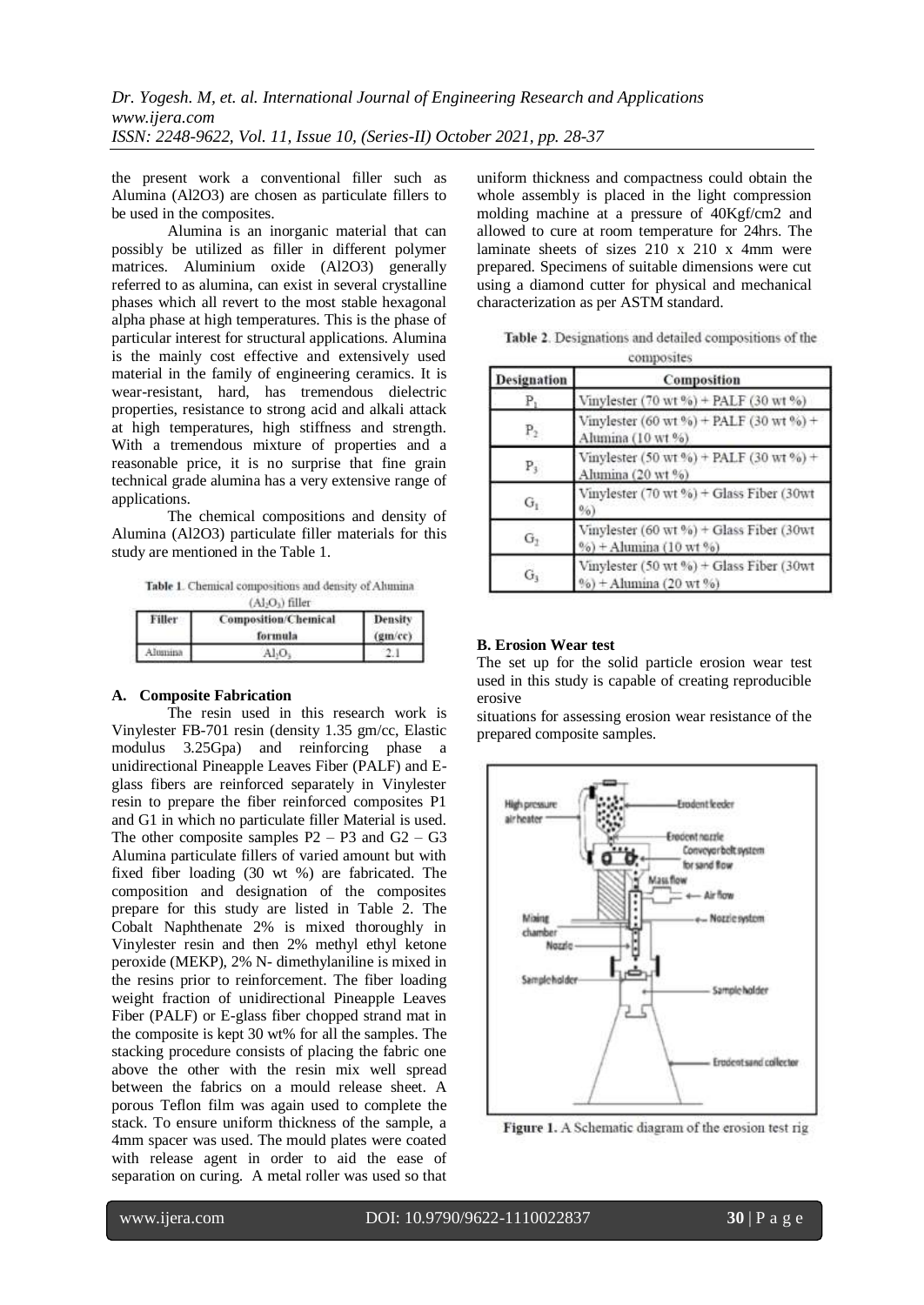The pictorial view and the schematic diagram of the erosion test rig are given in Figure 1. The test rig consists of an air compressor, an air-drying unit, a conveyor belt-type particle feeder and an air particle mixing and accelerating chamber. In the present study, dry silica sand (assumed to be square pyramidal shaped) of different particle sizes (300μm, 450μm and 600μm) are used as the erodent. The dried and compressed air is mixed with the erodent which is fed constantly by a conveyor belt feeder into the mixing chamber and then is accelerated by passing the mixture through a convergent brass nozzle of 3 mm internal diameter. The erodent particles impact the specimen which can be held at different angles with respect to the direction of erodent flow using a swivel and an adjustable sample clip. The velocity of the eroding particles is determined using the standard double disc method. The apparatus is equipped with a heater which can regulate and maintain the erodent temperature at any pre-determined fixed value during an erosion trial. The samples are cleaned in acetone, dried and weighed before and after the erosion trials using a precision electronic balance to an accuracy of  $\pm$  0.1 mg. The weight loss is recorded for subsequent calculation of erosion rate. The process is repeated till the erosion rate attains a constant value called steady state erosion rate. The erosion rate is defined as the ratio of this weight loss to the weight of the eroding particles causing the loss.

## **C. Taguchi Method**

In any experimental research, since test procedures are generally expensive and time consuming, the need to satisfy the design objectives with the least number of tests is clearly an important requirement. In this context, Taguchi method provides the designer with a systematic and efficient approach for experimentation to determine near optimum settings of design parameters for performance and cost. This method involves laying out the experimental conditions using specially constructed tables known as "orthogonal arrays. Use of orthogonal arrays significantly reduces the number of experimental configurations to be studied. The conclusions drawn from small scale experiments are valid over the entire experimental region spanned by the control factors and their settings. The most important stage in the design of experiment lies in the selection of the control factors. Therefore, initially a large number of factors are included so that nonsignificant variables can be excluded at the earliest opportunity. Exhaustive literature review reveals that parameters i.e., impact velocity, impingement angle; fiber loading, filler content, erodent size, stand-off distance etc. largely influences the erosion rate of polymer composites [6, 7].

However, the author has not come across any report on the influence of a factor like erodent temperature on wear performance of polymer composites. Therefore, the present work, to explore the possible effect of erodent temperature, it is also considered as a control factor in addition to impact velocity, impingement angle, filler content, erodent size and stand-off-distance. Thus, the impact of six parameters is studied using L27 (313) orthogonal design. The control factors and the parameter settings for erosion test are given in Table 3. and Table 4. Presents the selected levels for various control factors. The standard linear graph as shown in Figure 2 is used to assign the factors and interactions to various columns of the orthogonal array [9,10.14]. The selected parameters viz., impact velocity, filler content, erodent temperature, stand-off distance, impingement angle and erodent size, each at three levels, are considered in this study. These six parameters each at three levels would require 36 = 729 runs in a full factorial experiment whereas Taguchi"s experimental approach reduces it to 27 runs only offering a great advantage

|  | Table 3. Parameter settings for erosion test |  |  |  |  |  |
|--|----------------------------------------------|--|--|--|--|--|
|--|----------------------------------------------|--|--|--|--|--|

| <b>Symbols</b> | <b>Fixed parameters</b>      |                |  |  |
|----------------|------------------------------|----------------|--|--|
| Factor A       | Erodent                      | Silica<br>sand |  |  |
| Factor B       | Erodent feed<br>rate (g/min) | $10.0 + 1.0$   |  |  |
| Factor C       | Nozzie<br>diameter<br>mm)    | 3              |  |  |
| Factor D       | Length of<br>nozzle (mm)     | 80             |  |  |
| Factor E       |                              |                |  |  |
|                |                              |                |  |  |

The plan of the experiments as shown in Table 5. is as follows: the first, second, fifth, ninth, tenth and twelfth columns are assigned to impact velocity (A), filler content (B), erodent temperature (C), impingement angle (D), stand-off distance (E) and erodent size (F) respectively. The third and fourth column are assigned to (AXB)1 and (AXB)2 respectively to estimate interaction between impact velocity (A) and filler content (B), the sixth and seventh column are assigned to (BXC)1 and (BXC)2 respectively to estimate interaction between filler content (B) and erodent temperature (C), the eighth and eleventh column are assigned to (AXC)1 and (AXC)2 respectively to estimate interaction between the impact velocity (A) and erodent temperature (C) and the remaining columns are used to estimate experimental errors. The experimental observations are transformed into signal-to-noise (S/N) ratios.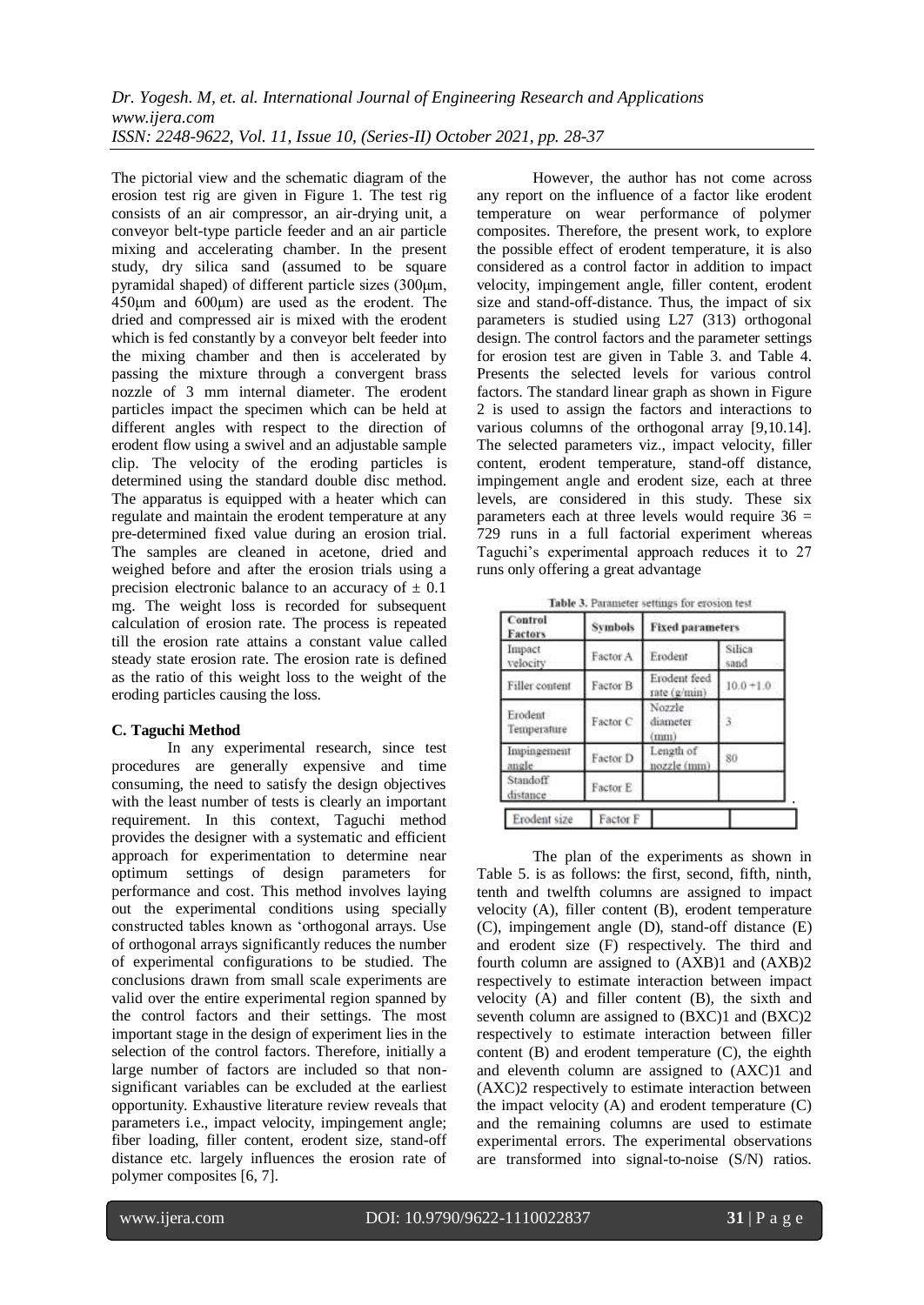There are several S/N ratios available depending on the type of characteristics such as:

'Smaller - the - better characteristic:  

$$
\frac{s}{N} = -10 \log \log \frac{1}{\pi} \left( \sum y^2 \right)
$$

Table 4. Levels for various control factors

|                          | <b>LEVEL</b> |     |     |       |
|--------------------------|--------------|-----|-----|-------|
| <b>Control factor</b>    | - 1          | н   | ш   | Unit  |
| A: Impact velocity       | 45           | 55  | 65  | m/sec |
| <b>B:</b> Filler content |              | 10  | 20  |       |
| C: Erodent Temperature   | 40           | 50  | 60  |       |
| D: Impingement angle     | 30           | 60  | 90  | degre |
| E: Stand-off distance    | 65           | 75  | 85  | mm    |
| F: Erodent size          | 300          | 450 | 600 | iim   |

Where n is the number of observations, v is the observed data, Y the mean and S the variance. The S/N ratio for minimum erosion rate comes under 'smaller-the-better' characteristic, which can be calculated as logarithmic transformation of the loss function by using Eq. (1).



Figure 2. Linear graphs for L<sub>22</sub> orthogonal array

**Table 5.** Orthogonal array for  $L_2(3)$ <sup>1</sup>) Taguchi Design

| S<br>J                  |    |    | (AxR)<br>$\left\vert \psi\right\rangle$ | (AuB)          |     | (BsC).<br>é | (BsC) | <b>LANCI</b> |               |    | $\frac{11}{(AB)}$ |          |               |
|-------------------------|----|----|-----------------------------------------|----------------|-----|-------------|-------|--------------|---------------|----|-------------------|----------|---------------|
|                         | ×  | 齒  |                                         |                | ıU. |             |       |              | 희             | î. |                   | $U_{in}$ | 兰             |
|                         | J. |    | ١                                       |                | ÷   |             | ı     |              | J.            | ı  | ı                 | x        | 3             |
| ï                       | J  |    |                                         |                | 7   | Ï           | ï     | ï            | 3             | 7  | ï                 | ī        | $\frac{2}{3}$ |
|                         | ı  |    | ۱                                       | л              | ï   | 3           | 3     | 3            | $\frac{3}{2}$ | 3  | $\lambda$         | 3        |               |
| 4                       | J  | 2  | 3                                       | 2              | ī   | ī           | ı     | 7            |               | 2  | 3                 | Ÿ        |               |
| ţ                       | 1  | ï  | 7                                       | ī              | ī   | ī           | 7     | ï            | 7             | 3  | ī                 | ī        | ī             |
| 6                       | ī  | t  | ŀ                                       | 2              | 3   | ä           | 3     |              | ī             | ī  | 1                 | 2        | Ť             |
| 7                       | ı  | ï  | S                                       | ī              | ī   |             | ī     | 1            | 7             | 3  | ĵ                 | ï        | Ï             |
| s                       | 1  | 7  | 3                                       | 3              | 7   | 2           | ī     | ı            | ī             | ī  | 3                 | 7        | 7             |
| $\overline{\mathbf{v}}$ | ï  | 3  | 3                                       | 3              | 3   | 3           | 3     | ï            | 7             | 7  | ı                 | ī        | ī             |
| 10                      | 7  |    | Ï                                       | 3              | ī   | 7           | 3     |              | 7             | 3  | ī                 | 7        | 7             |
| $\overline{1}$          | 7  |    | ī                                       | 3              | ī   | 3           | ı     | 1            | 3             | ī  | ï                 | 3        | Ţ             |
| $\overline{12}$         | 3  | ī  | 3                                       | 3              | 3   |             | 3     | 7            | ī             | 3  | 7                 | ī        | $\frac{2}{2}$ |
| $\overline{11}$         | 2  | 2  | 3                                       | ī              | ī   | 2           | 3     | 7            | 75            | ī  | 3.                | ī        |               |
| $\overline{14}$         | 3  | Ϊ  | ï                                       |                | 7   | ī           | ī     | ï            | ī             | 7  | ī                 | ï        | 7             |
| 15                      | 7  | t  | 3                                       |                | 3   |             | 2     |              | Î             | 3  | ž                 | 3        | Ŧ             |
| 16                      | 3  | 3, | 1                                       | ĭ              | ī   | 2           | ī     | x            | ī             | 3  | Ξ                 | 7        | ī             |
| $\overline{17}$         | 7  | 3  | 1                                       | 7              | 2   | ĭ           | ı     |              | ĩ             | 3  | ĭ                 | ī        | $\frac{3}{2}$ |
| 18                      | 7  | x  | 1                                       | $\overline{1}$ | 3   |             | 2     | 2            | ä             | 1  | ì                 | 3        |               |
| 19                      | 3  | I  | 3                                       | 3              | ī   | 3           | 5     | ī            | 7             | 7  | ī                 | 7        |               |
| $\frac{1}{20}$          | 3  | 1  | 3                                       | $\frac{2}{2}$  | 7   |             | 3     | ä            | ī             | 3  | ī                 | ī        | 7             |
| 31                      | 7  |    | 3                                       |                | 7   | ž           | ١     | э            | 3             | ī  | 3                 | Ï        | Ť             |
| 12                      | 7  | Ŧ  | ī                                       | ī              | ī   | ī           | ž     | 7            | ī             | 3  | 3                 | 7        | Ť             |
| $\overline{23}$         | 3  | Ξ  | ï                                       | 3              | 2   |             | 3     | 3            | 2             | ï  | ī                 | ï        | $\frac{2}{3}$ |
| $\overline{24}$         | 3  | 2  | I                                       | 7              | 7   | ï           | ı     |              | 7             | 7  | ī                 | I        |               |
| 23                      | 3  | J. | 2                                       | ï              | t   | 3           | 2     | э            | а             | Ť  | ž                 | ĭ        | 7             |
| $\overline{26}$         | 3  | 3  | ī                                       |                | 7   |             | 3     |              | 7             | 7  | ī<br>٠.           | 3        | ī             |
| 27                      | 3  | ī  | ž                                       |                | ī   | 3           | ī     | 3            | ī             | ī  | ī.                | ī        | Ï             |

## **IV. RESULT AND DISCUSSION A. Erosion Wear Characteristics**

This part presents the analysis and comparison of erosion response of PALF-Vinylester and Glass-Vinylester composites filled with Alumina. The experiments have been carried out using Taguchi experimental design (L27 Orthogonal array) given in Table 5. and the subsequent analysis of the test

results is made using the popular software specifically used for design of experiment applications known as MINITAB 18. Finally, the micro-structural features of the composite samples eroded under different operating conditions are described based on SEM micrographs.

#### B. Taguchi Experimental Analysis

The results of erosion experiments carried out according to Taguchi experimental design on Alumina filled PALF-Vinylester and Glass-Vinylester composites, the overall mean of the S/N ratios is found to be -47.8076 db for PALF based composites and -47.8648 db for the Glass based ones. For similar test conditions, PALF-Vinylester composites exhibit much lower wear rates than those by Glass-Vinylester composites.



\*A= Impact Velocity, B=Filler content, C= Erodent Temper  $e.$  F=5 Figure 3. Effect of control factors on erosion rate

(For Alumina filled PALF-Vinylester composites)



 $x.$ F=E

Figure 4. Effect of control factors on erosion rate (For Alumina filled Glass-Vinylester composites)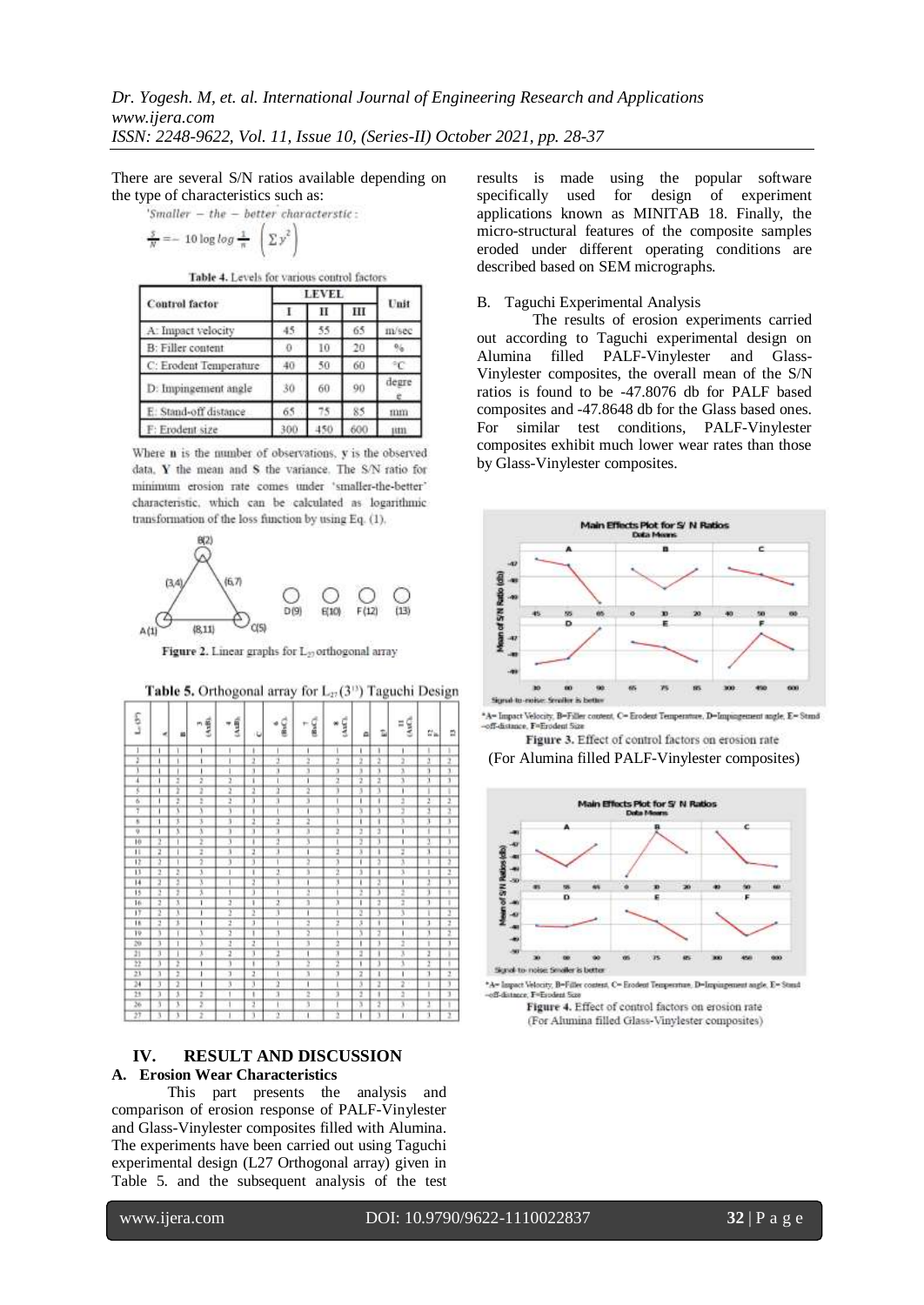



(For Alumina filled Glass-Vinylester composites)

Figures 3. and Figure 4. Illustrate the effect of control factors on erosion rate of PALF-Vinylester and Glass-Vinylester composites respectively. Analysis of the results leads to the conclusion that factor combination of A1(Impact velocity: 45 m/sec ), B2 (Filler content: 10wt%), C1(Erodent temperature: 400C), D3 (Impingement angle: 900), E2 (Stand-off distance: 75mm) and F2 (Erodent size: 450μm) gives minimum erosion rate (Figure 3) for PALF-Vinylester composites and the factor combination of A2 (Impact velocity: 55 m/sec ), B2 (Filler content: 10wt%), C1(Erodent temperature: 400C), D1 (Impingement angle: 300), E2 (Stand-off distance: 75mm) and F3 (Erodent size: 600μm) gives minimum erosion rate (Figure 4) for Glass-Vinylester composites. The respective interaction graphs are shown in the Figures 5. and Figure 6. For PALF-Vinylester and Glass-Vinylester composites respectively.

#### **C. ANOVA and the Effects of Factors**

In order to find out statistical significance of various factors like impact velocity (A), Alumina content (B), erodent temperature (C), impingement angle (D), stand-off distance (E) and erodent size (F) on erosion rate, analysis of variance (ANOVA) is performed on experimental data. Table 6. and Table

7. show the results of the ANOVA for the erosion rate of PALF-Vinylester composites and Glass-Vinylester composites respectively. The last column of the table indicates percentage contribution of the control factors and their interactions on the performance output i.e., erosion rate [9]. From Table 6. it can be observed for the alumina filled PALF-Vinylester composites that impact velocity (p  $=0.366$ ), erodent temperature (p  $= 0.481$ ), erodent size ( $p = 0.537$ ) and alumina content ( $p = 0.725$ ) have significant influence on erosion rate. The interaction of impact velocity and alumina content ( $p = 0.586$ ) as well as alumina content and erodent temperature (p=0.656) show considerable contribution on the erosion rate. The remaining factor and interactions have relatively less considerable contribution.

Table 6. ANOVA table for erosion rate (For Alumina filled PALF-Vinylester composites)

| Sourc<br>e.  | Ð<br>F | Seq SS  | Adj SS | Adj MS | F-Value | P-Value |
|--------------|--------|---------|--------|--------|---------|---------|
| А            | Σ      | 37.564  | 37.564 | 18.782 | 1.73    | 0.366   |
| B            | 2      | 8.196   | 8.196  | 4.098  | 0.38    | 0.725   |
| с            |        | 4.558   | 4.558  | 2.279  | 0.21    | 0.826   |
| D            |        | 23.397  | 23.397 | 11.699 | 1.08    | 0.481   |
| Ë            | 2      | 6.577   | 6.577  | 3.288  | 0.30    | 0.767   |
| F            | 2      | 18.675  | 18.675 | 9.337  | 0.86    | 0.537   |
| $A \times B$ | 4      | 39.059  | 39.059 | 9.765  | 0.90    | 0.586   |
| $A \times C$ | 4      | 17.890  | 17.890 | 4.473  | 0.41    | 0.795   |
| <b>BXC</b>   | 4      | 30.669  | 30.669 | 7.667  | 0.71    | 0.656   |
| Error        | 2      | 21.657  | 21.657 | 10.828 |         |         |
| Total        | 26     | 208.242 |        |        |         |         |

Similarly, from Table 7. it can be observed for the alumina filled glass-Vinylester composites that alumina content ( $p = 0.044$ ), erodent temperature  $(p = 0.059)$ , stand-off distance  $(p = 0.101)$ , erodent size ( $p = 0.152$ ) and impact velocity ( $p = 0.158$ ) have significant influence on erosion rate. The interaction of alumina content and erodent temperature ( $p =$ 0.161) as well as impact velocity and erodent temperature  $(p = 0.204)$  show considerable contribution on the erosion rate. The remaining factor and interactions have quite less considerable contribution on erosion rate.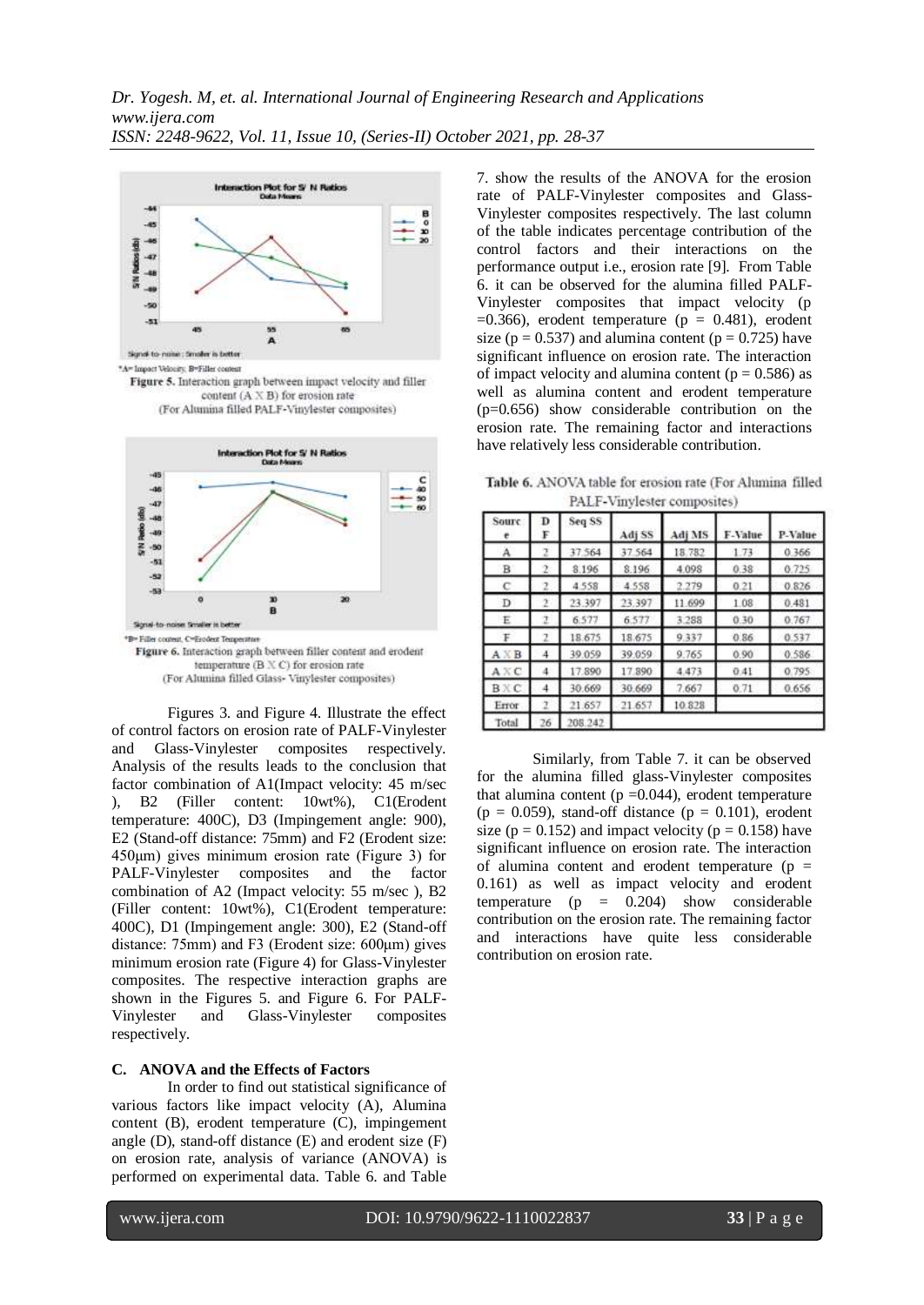| Sourc<br>٠   | D<br>F | Seq SS  | Adj SS | Adj MS | F-Value | P-Value |
|--------------|--------|---------|--------|--------|---------|---------|
| A            | 2      | 14.966  | 14.966 | 7,483  | 5.32    | 0.158   |
| в            | 2      | 61.430  | 61.430 | 30.715 | 21:83   | 0.044   |
| c            | 2      | 44.723  | 44.723 | 22.362 | 15.90   | 0.059   |
| D.           | 2      | 2.181   | 2.181  | 1.091  | 0.78    | 0.563   |
| Έ            | 2      | 25.120  | 25.120 | 12.560 | 8.93    | 0.101   |
| F            | 2      | 15.756  | 15.756 | 7.878  | 5.60    | 0.152   |
| $A \times B$ | 4      | 7.414   | 7.414  | 1.853  | 1.32    | 0.475   |
| $A \times C$ | 4      | 23.221  | 23.221 | 5.805  | 4.13    | 0.204   |
| B KC         | 4      | 30.639  | 30.639 | 7,660  | 5.44    | 0.161   |
| Error        | 2      | 2.814   | 2.814  | 1.407  |         |         |
| Total        | 26     | 228.263 |        |        |         |         |

Table 7. ANOVA table for erosion rate (For Alumina filled Glass-Vinylester composites)

#### **D. Justification Experiment**

The Justification experiments are the final test during the design of experiment process. The motivations behind the Justification experiments are to be approving the conclusions drawn at the time of the analysis stage. But, last proceed in any design of experiment approach is to anticipate and check upgrades in experimental values using the optimal combination level of control factors. The Justification experiment is carried out by taking an arbitrary set of factor combination A3B2C2E3F1 for PALF-Vinylester composites and A2B3C2E3F2 for Glass-Vinylester composites, however the factor D has been omitted in both PALF and Glass fiber reinforced Vinylester composites as it has the least effect on performance characteristics.

Table 8. Results of the confirmation experiments for erosion rate

|                                             |            | Optimal control parameters<br>(For PALF-Vinylester)<br>composites) | Optimal control parameters<br>(For Glass-Vinylester)<br>composites |            |  |
|---------------------------------------------|------------|--------------------------------------------------------------------|--------------------------------------------------------------------|------------|--|
|                                             | Predorment | Experimental                                                       | Predictions                                                        | Execuments |  |
| evel                                        | LBC-EF     | A.B.C.E.F                                                          | A.B.C.E.F.                                                         | A-B-C-E-F  |  |
| S/N ratio<br>for<br>Erosinn<br>nste<br>(db) | $-53.7068$ | .50.7914                                                           | $-53.8623$                                                         | $-50.3639$ |  |

The estimated S/N ratio for the composites with alumina filler, the erosion rate can be calculated with the help of following prediction equations:

$$
\overline{\eta}_{PALP-Aluntons} = \overline{T} + \left(\overline{A}_s - \overline{T}\right) + \left(\overline{B}_2 - \overline{T}\right) + \left[\left(\overline{A}_3\overline{B}_2 - \overline{T}\right) - \right]
$$
\n(3.1)  
\n
$$
\overline{\eta}_{GF-Aluntms} = \overline{T} + \left(\overline{A}_2 - \overline{T}\right) + \left(\overline{B}_3 - \overline{T}\right) + \left[\left(\overline{A}_2\overline{B}_3 - \overline{T}\right) - \left(\overline{A}_3\overline{B}_3 - \overline{T}\right)\right]
$$
\n(3.2)

 $\overline{\eta}_{PALF-Alumma}$  and  $\overline{\eta}_{GF-Alumma}$ : Predictive averages for Alumina filled PALF fibers based as well as Glass fiber-based composite correspondingly.

 $\overline{T}$  = Overall average of experimented.

 $\overline{A}_1$ ,  $\overline{A}_2$ ,  $\overline{B}_3$ ,  $\overline{C}_4$ ,  $\overline{E}_5$ ,  $\overline{F}_4$ , and  $\overline{F}_5$ . Average reaction factors as well as relations on designated levels.

With adding terms, the equation  $(3.1)$  as well as equation (3.2) converted into.

$$
\overline{\eta}_{\substack{PALF-Aluminar} \atop (3.3)}} = \overline{A}_3 \overline{B}_2 + \overline{B}_2 \overline{C}_2 - \overline{B}_2 + \overline{E}_3 + \overline{F}_1 - 2\overline{T}
$$
\n
$$
\overline{\eta}_{\substack{SF-Aluminar} \atop (3.4)}} = \overline{A}_2 \overline{B}_3 + \overline{B}_3 \overline{C}_2 - \overline{B}_2 + \overline{E}_3 + \overline{F}_2 - 2\overline{T}
$$

A new combination of factor levels  $A_1$ ,  $A_2$ ,  $B_3$ ,  $B_3$ ,  $C_3$ ,  $E_4$ ,  $F_1$ , and F<sub>2</sub> is used to predict erosion rate through prediction equation and it is found to be  $\eta_{p_{ALP-Ałumina}}$  = - 53.7068 dB and  $\overline{\eta}_{\mu\nu=Atumn}$  = - 53.8623 dB respectively.

For each performance measure, an experiment is conducted for the same set of factor combinations and the obtained S/N ratio value is compared with that obtained from the predictive equation as shown in Table 8. The resulting model seems to be capable of predicting erosion rate to a realistic accuracy. An error of 5.42 % and 6.49 % for the S/N ratio of erosion rate is observed for PALF-Vinylester composites and Glass-Vinylester composites respectively. But the error can be further reduced if the number of measurements is increased. This validates the mathematical model for predicting the measures of performance based on knowledge of the input parameters.

#### **E. Effect of Impingement Angle and Erodent Temperature on Erosion**

Generally, the erosion behavior of materials is broadly classified as either ductile or brittle depending on the variation of erosion rate with impingement angle. The erosion wear rates of alumina filled PALF-Vinylester and Glass-Vinylester composites as a task of impingement angle are revealed and compared in Figure 7. The figure illustrates the peak erosion taking place at an impingement angle of 600 for the unfilled as well as the alumina filled PALF-Vinylester and Glass-Vinylester composites. This evident show that these composites respond to solid particle impact neither in a purely ductile nor in a purely brittle manner. This behaviour can be termed as semi-ductile in nature which may be credited to the incorporation of PALF/Glass fibers and alumina particles within the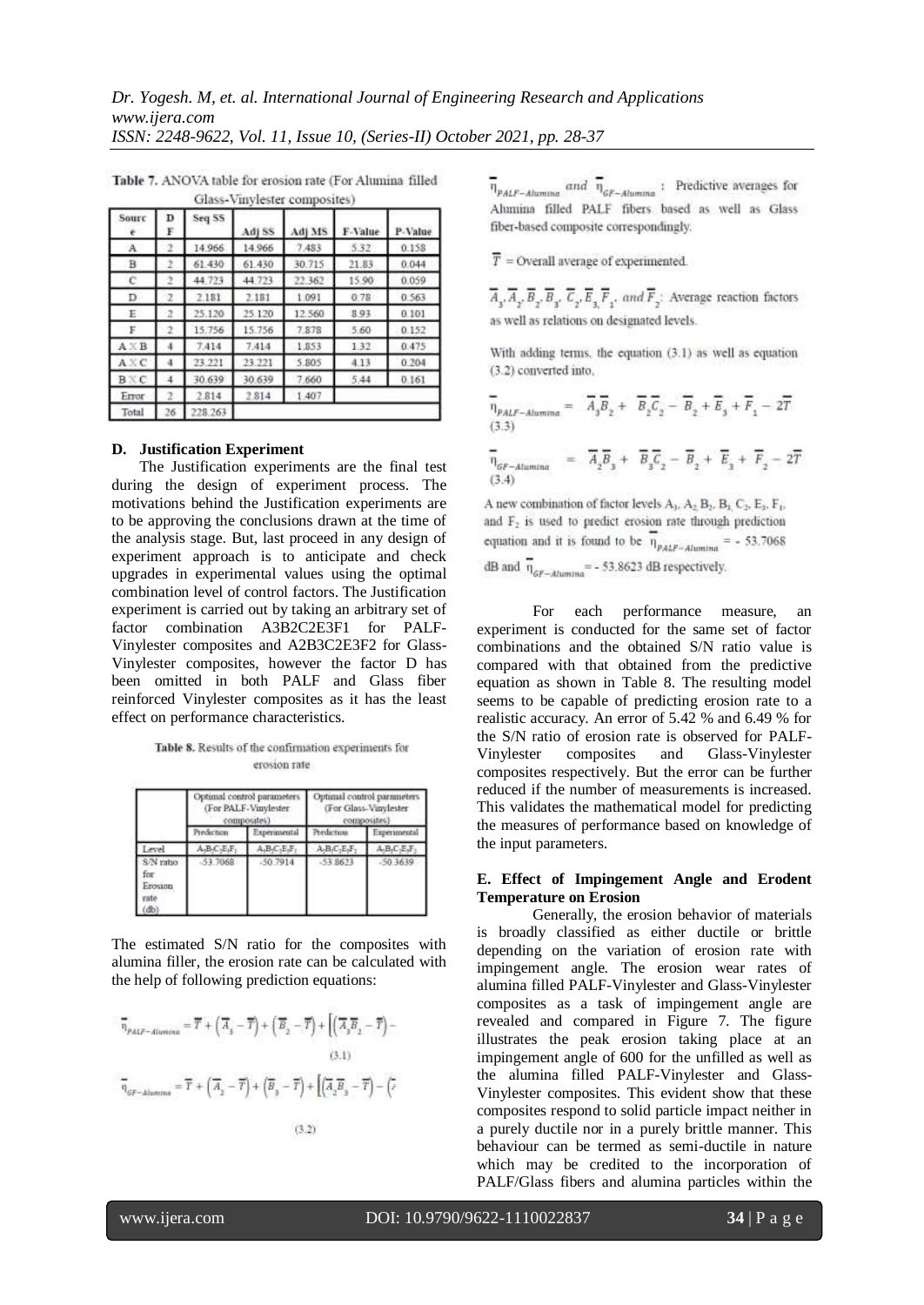## *Dr. Yogesh. M, et. al. International Journal of Engineering Research and Applications www.ijera.com ISSN: 2248-9622, Vol. 11, Issue 10, (Series-II) October 2021, pp. 28-37*

Vinylester body. Also, the difference of erosion rate of unfilled and alumina filled composites with erodent temperature is shown in Figure 8. This figure also presents a comparison between the erosion of composites with PALF fiber reinforcement against Glass fiber reinforcement for various erodent temperatures. Erosion test are conducted at seven various temperatures under normal impact condition. It is seen that for all the composite samples, the erosion rates remain unaffected or very slightly affected by the change in erodent temperature from ambient to 400C. The effect of erodent temperature on erosion is considerable above 400C and the rate of increase in erosion rate is larger at high temperatures. It also becomes manifest from this figure that the alumina filled Vinylester composites with PALF fiber reinforcement show enhanced erosion wear resistance as compared to Glass reinforced composites under similar operating environment.



Figure 7. Effect of impingement angle on the erosion wear rate of Alumina filled composites



Figure 8. Effect of erodent temperature on the erosion wear rate of Alumina filled composites

## **F. Discussion on Surface Morphology**

The SEM image as seen in Figure.9 a of the un-eroded surface of alumina filled PALF-Vinylester composite illustrate sprinkled alumina particles on the upper surface. Figure.9 b, show the worn-out surface of the composite eroded at 900 reveal mainly the matrix fracture. The eroded surfaces show sign of plastic deformation in the matrix rule at an impact velocity of 55 m/sec and erodent temperature

of 600C which signify the beginning of surface damage as seen in Figure. 9 c. Also, the most visible leading features as noticed in Figure.9 d are the fracture and cutting of fibers. Many fibers have cracked into small fragments and they are removed from their places fairly with the surrounding matrix like spalled fragments. Consequently, under similar situation as mentioned above there is removal of matrix material from the surface resulting in exposure of broken fibers to erosive environment as seen in Figure.9 e. In this micrograph, the fibers are still held tightly in place by the matrix surrounding them. Frequent impacts progressively cause fiber-matrix de-bonding, brittle fracture of matrix and pulverization of fibers. The fibers are broken by means of shearing action that can be seen from the micrograph due to impingement of particles at high impact velocity as seen in Figure.9 f.



Figure 9. SEM images of eroded surfaces of Alumina filled PALF-Vinylester composites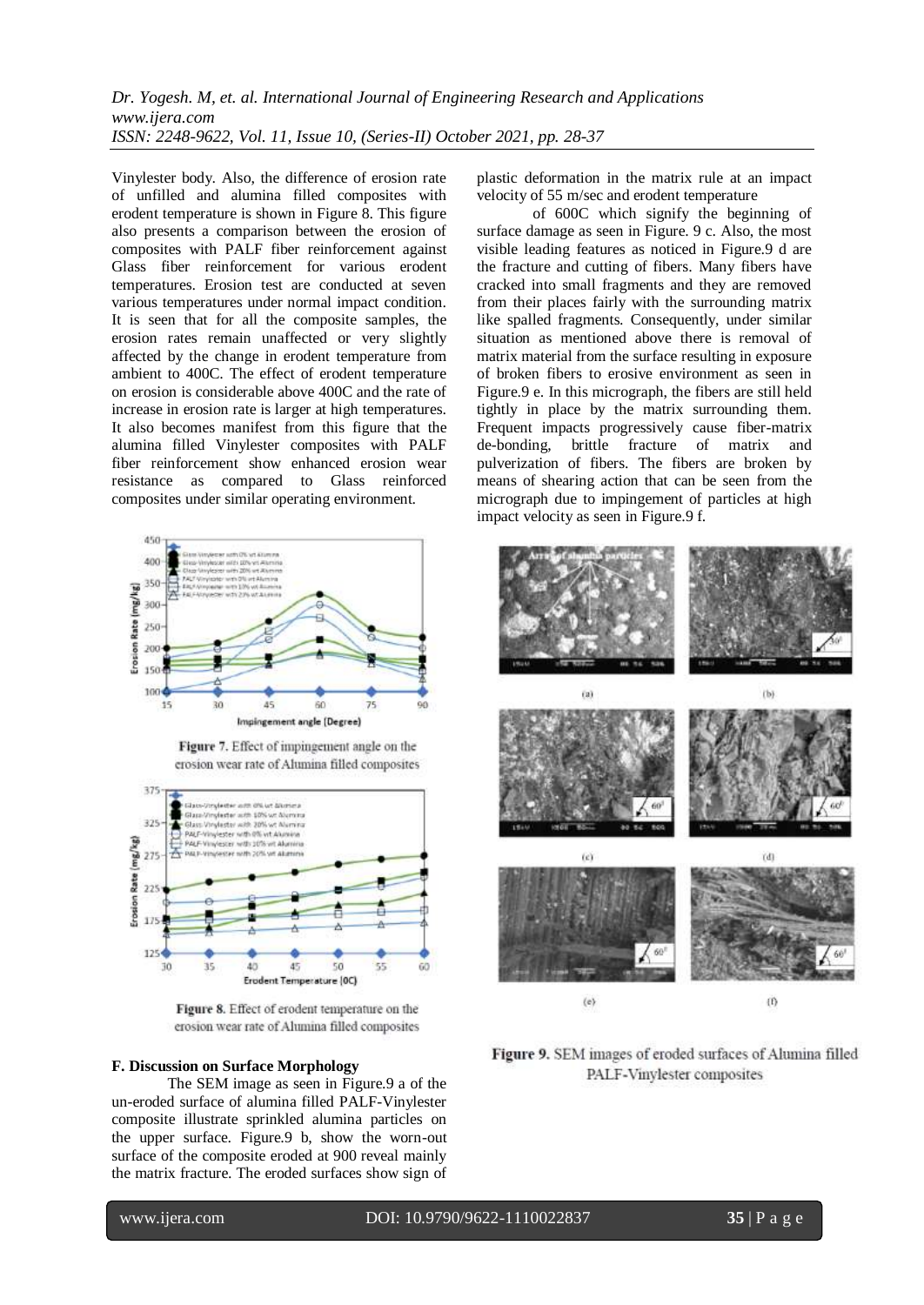



Figure.10 a illustrates a portion of the alumina filled Glass-Vinylester composite surface before the erosion has taken place. Small and big clusters of alumina particles are observed on the upper surface of the composite. At impingement angle of 300, the SEM image of the eroded surface of the composite is seen in Figure.10 b. At this point, the erodent particles are at a high temperature of 600C impacting the composite surface with a speed of 45 m/s. Because of the smaller normal component of the erodent impact velocity at this low impingement angle, the fibers resist to cracking and as expected not much fiber cracking is seen to have occurred. At high impingement angle of 600 as seen in Figures.10 c and Figure.10 d, though, large craters are noticed in the matrix indicating surface damage due to erosion.

#### **V. CONCLUSION**

1. This study reveals the semi-ductile response for most of these particulates filled PALF/Glass Vinylester composites with respect to erosion wear. The peak erosion rate is found to be occurring at 600 impingement angles for the unfilled composites as well as for Alumina filled composites with both PALF as well as glass reinforcement.

2. The presence of particulate fillers in PALF-Vinylester composites improves their erosion wear resistance and this improvement depends on the type and content of the fillers. It is interesting to note that Alumina as the particulate filler, show lower erosion rates. Further, the filler materials considered in this study, Alumina emerges as the best filler material to be used in Vinylester based composites, irrespective of fiber type, as far as the resistance to solid particle erosion is concerned.

#### **ACKNOWLEDGMENT**

The authors gratefully acknowledge the facilities provided by M/s Texpertech Insulation, Hebbal industrial area, Mysuru, India, for the successful completion of fabrication Process to making the components. The Author thankful to M/s Central Institute of Plastics Engineering & Technology, Hebbal, Industrial area, Mysuru, Karnataka. India, for successful completion of experimental work. i.e., Mechanical characterization.

#### **REFERENCES**

- [1]. R.M. Rowell, A. R. Sanadi, D. F. Caulfield, and R. E. Jacobson, ―Utilization of natural fibers in plastic composites-problems and opportunities, in Lignocellulosic-Plastics Composites, 1997.
- [2]. R. M. N. Arib, S. M. Sapuan, M. A. M.M. Hamdan, M. T. Paridah, and H. M. D. K. Zaman, ―A literature review of pineapple fiber reinforced polymer composites, Polymers and Polymer Composites, vol. 12, no. 4, pp. 341– 348, 2004.
- [3]. Jang B. Z, (1994). Advanced Polymer composites; Principles and Applications, ASM International.
- [4]. Thomas H. Kosel, (1992). Solid Particle Erosion, ASM Handbook, ASM International, 18, 199 213. (T.H. Kosel. In: P.J. Blau, Editor, Friction, Lubrication and Wear Technology, ASM Handbook, 18, pp. 207).
- [5]. Patnaik A, Satapathy A, Mahapatra S. S and Dash R. R, (2008). A Modeling Approach for Prediction of Erosion Behaviour of Glass Fiber-Polyester Composites, Journal of Polymer Research, 15(2), pp. 147-160.
- [6]. Patnaik A, Satapathy A, Mahapatra S. S and Dash R. R, (2009). Tribo- Performance of Polyester Hybrid Composites: Damage Assessment and Parameter Optimization using Taguchi Design, Materials and Design, 30(1), pp. 57-67.
- [7]. Patnaik A, Satapathy A, Mahapatra S. S and Dash R. R, (2008). Parametric Optimization of Erosion Wear of Polyester-GF-Alumina Hybrid Composites using Taguchi Method, Journal of Reinforced Plastics and Composites, 27(10), pp. 1039-1058.
- [8]. Phadke M. S, (1989). Quality Engineering using Robust Design, Prentice-Hall, Englewood Cliffs, NJ.
- [9]. Ruff A. W and Ives L. K, (1975). Measurement of solid particle velocity in erosive wear, Wear 1975, 35 (1), pp.195-199.
- [10]. Mahapatra B. K, Rao M. B. S, Rao R. B and Paul A. K, (2000). Characteristics of Red Mud